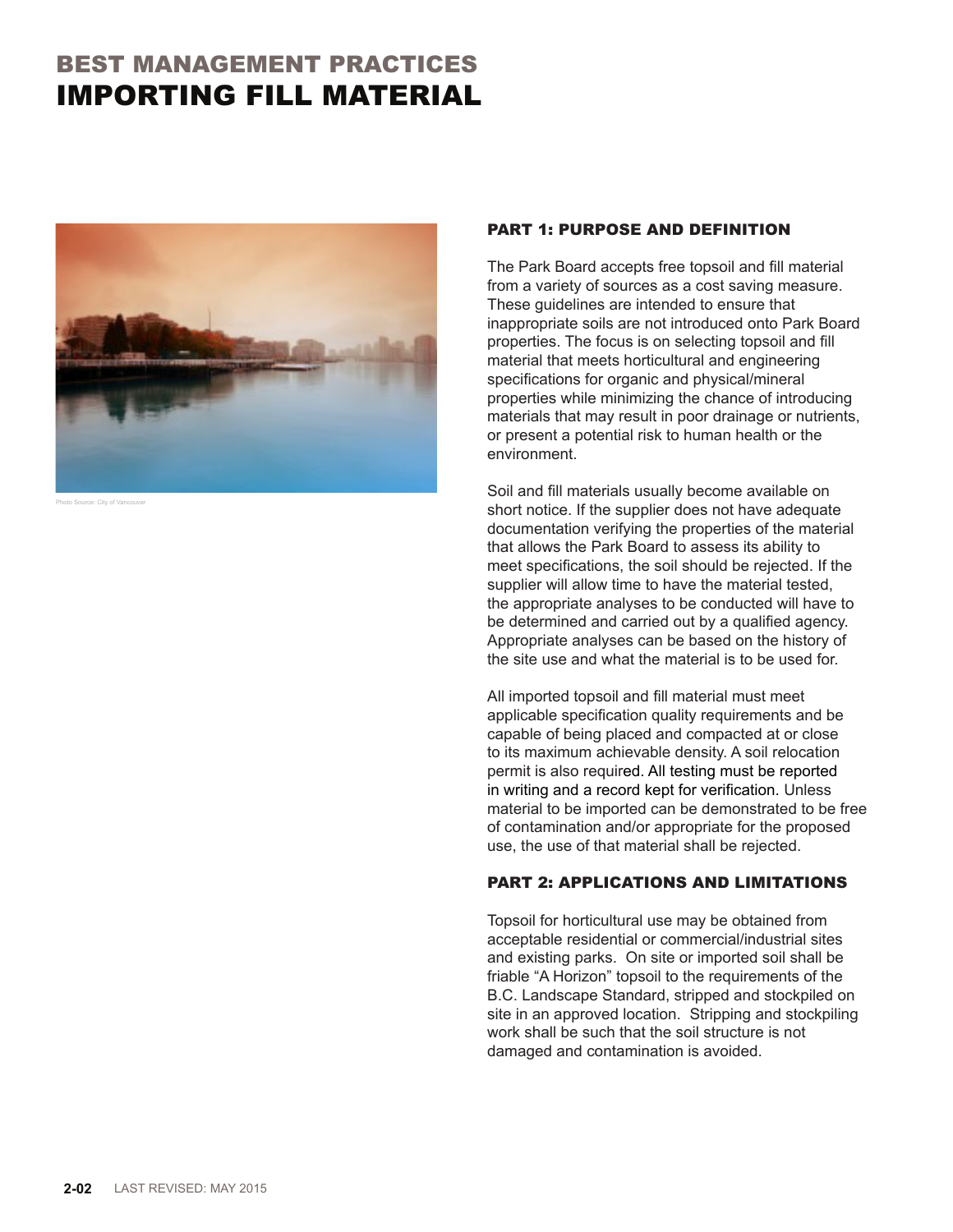Topsoil properties are controlled to meet specifications for nutrients and particle size. Mineral particle sizes shall be within the following ranges by weight:

- 100% shall pass a 10 mm (3/8") sieve
- Maximum of 10% shall pass a #200 sieve (silt and clay)

Soil shall be of a sandy loam or loamy sand texture containing between 3% and 15% organic matter (dry weight basis). Soil shall be virtually free from subsoil, wood including woody plant parts, weeds, stones over 30 mm, pests, undesirable grasses or weeds, and seeds or parts thereof and foreign objects. Soil shall be free from crabgrass, couch grass, Equisetum sp., Convolvulus sp. or other weeds or seeds or parts thereof.

Soil shall be suitable for modification by screening and additives to meet the requirements for Screened Growing Medium except where specified and approved for use as Unscreened Imported Soil (Refer to Section 32 91 13 Growing Medium).

Fill materials in Vancouver are most often obtainable from construction sites and from demolition debris including concrete and asphalt. Materials from these types of sites may or may not be appropriate depending on the proposed use of the fill and the quality of assessment and /or mitigation measures, if necessary. Unless construction projects can be demonstrated to be free of contamination and/or appropriate for the proposed use, the material should not be accepted.

In general, fill source site should be located in non-industrial areas and not from sites undergoing environmental clean up. Non-industrial sites include those that have never been developed or have been used solely for residential or agricultural uses. If the source is an agricultural site, care should be taken to ensure that the fill does not include agricultural waste process by-products such as manure or decomposed organic matter. Material should also not be accepted from lands within the Agricultural Land Reserve.

The following types of sites are unacceptable sources of fill material:

- Industrial sites where hazardous materials were used, handled or stored
- Unpaved parking areas where petroleum hydrocarbons may have been spilled or leaked into the soil
- Residential sites with underground fuel/oil tanks
- Former gasoline stations
- Retail sites that contain dry cleaners
- Photographic processing facilities
- Paint stores
- Auto repair shops
- Auto painting facilities
- Metal processing shops
- Manufacturing facilities
- Oil refineries
- Waste treatment plants, etc.
- Current or former landfills

Fill obtained from a commercial supplier of manufactured top soil (growing medium) or fill material or from soil pits in rural and suburban areas must be documented as uncontaminated.

The type of soil suitable for fill material depends on the proposed facility to be built. Fills range from granular soils (sand and gravel), which are most desirable, to more finely sized soils (silt and clay), which are usually less desirable. Certain types of soils such as saturated clays and highly organic soils are unsuitable for use as materials for most fill construction. Fill materials should be well graded, capable of being well compacted, be within a proper range of moisture to optimize compaction and be free of unsuitable or deleterious materials such as tree roots, branches, stumps, sludge, metal, trash, or contamination.

Some materials over 100 mm (4 in) in size, such as rocks, large stones, or reclaimed paving materials (recycled concrete aggregate) can be used as fills if deemed suitable by a Geo-technical Engineer. Oversize materials should have strong particles that do not readily break down under the action of construction machinery and which have a range of sizes so that voids are partially filled.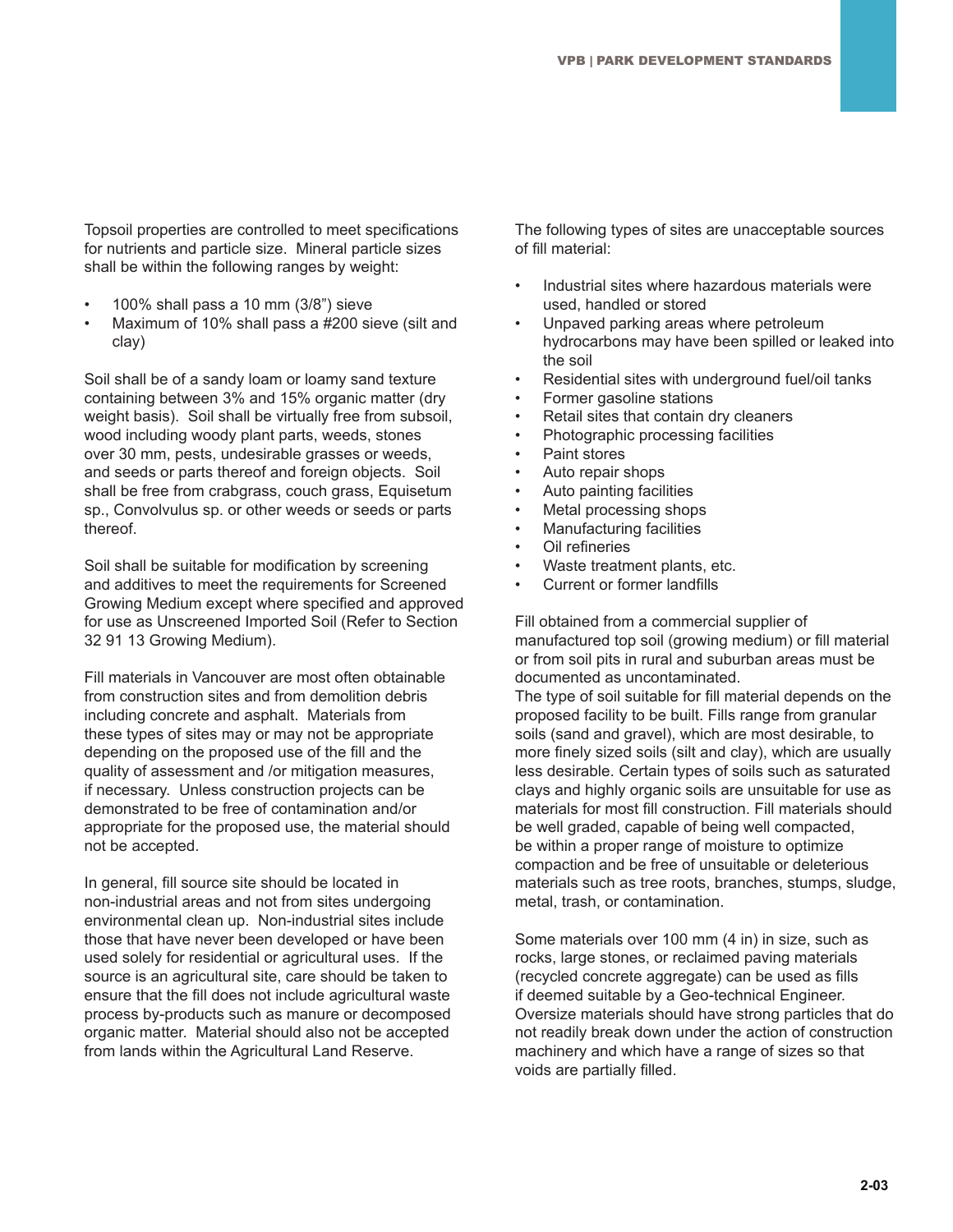Contractors must submit documentation showing proof of insurance to the City prior to delivery and/or placement of fill material on a construction site. The required types of insurance include but are not limited to the following:

- Comprehensive Liability Insurance
- Automobile Liability Insurance
- Worker's Compensation Insurance

## PART 3: DOCUMENTATION

To minimize the introduction of contaminated fill onto a site it must be verified through documentation that the source is acceptable and/or have the material analyzed for potential contaminants based on the location and history of the source area.

Documentation required for use of imported fill material shall include:

- A review of available historic records including street directories, the British Columbia Ministry of Water, Land and Air Protection (MWLAP) on-line site registry, aerial photographs, fire insurance maps, land use maps and current title searches, City of Vancouver business licenses issued to municipal address of property (reviewed and approved by District Director);
- A site reconnaissance to observe conditions which may indicate the potential presence of contamination, and to prepare a photographic record;
- A review of available documents and reports relating to waste management and site contamination;
- Interviews with individuals knowledgeable about the site;
- If a building exists, a preliminary survey for special attention substances such as polychlorinated biphenyls (PCB's), asbestos, lead paint, urea formaldehyde foam insulation (UFFI), and mercury which may be present in construction materials at the site.
- Any such documentation shall be signed by an experienced Environmental Consultant.

If signed documentation is not available or is determined to be inadequate, samples of the fill material shall be submitted for chemical analysis.

## PART 4: SAMPLING AND TESTING

If there are detectable amounts of compounds of concern, the material should be evaluated by the Consultant for risk in accordance with City and/or Provincial environmental assessment guidelines. Metal analysis needs only to be performed for those metals to which risk levels have been assigned. The same applies to chemical and petroleum hydrocarbon contaminated soil.

Representative samples should be collected from material still in place at source. The appropriate number of samples should be taken based on the approximate area or volume of soil to be used as recommended in the following table.

### **Recommended Fill Material Sampling Schedule Recommended Fill Material Sampling Schedule**

| <b>Area of Source Site</b>            | <b>Sampling Requirements</b>                                                        |
|---------------------------------------|-------------------------------------------------------------------------------------|
| 2 acres (.81 h) or less               | Minimum 4 samples taken from quadrants                                              |
| 2 to 4 acres (.81 to 1.62 h)          | Minimum 1 sample every 2 acre                                                       |
| 4 to 10 acres (1.62 to 4.05 h)        | Minimum 8 samples                                                                   |
| Greater than 10 acres (4.05 h)        | Minimum of 8 locations with 4 sub-samples per<br>location                           |
| <b>Volume of Stockpile</b>            | Sample per Volume                                                                   |
| Up to 1000 yd; (764.6 m)              | 1 sample per 250 yd; (191 m;)                                                       |
| 1000 to 5000 yd; (764.6 to 3823.8 m;) | 4 samples for first 1000 yd; $+$ 1 sample per each<br>additional 500 yd; (382.3 m;) |
| Greater than 5000 yd; (3823.8 m;)     | 12 samples for first 5000 yd; + 1 sample per each<br>additional 1000 yd;            |

Note: Samples requiring chemical analysis shall not be combined.

## **Sampling Alternatives Sampling Alternatives**

- An Environmental Stage I Preliminary Site Investigation (history of site uses) may be conducted prior to sampling to determine whether the site has been impacted by previous activities. After being evaluated, any sampling that may be required can be determined.
- If it is not possible to analyze fill material at the source or determine that it is appropriate for use from the Stage 1 investigation, one sample per truckload shall be collected and analyzed for all compounds of concern.

### **Material Properties and Testing Methods**

Submit a copy of an analysis by an approved independent soil-testing laboratory, (current contracted vendor is Pacific Soil Analysis; #5 11720 Voyageur Way, Richmond B.C. Ph. 273- 8226). The analysis shall be of tests done on the proposed top soils or structural soils and additives